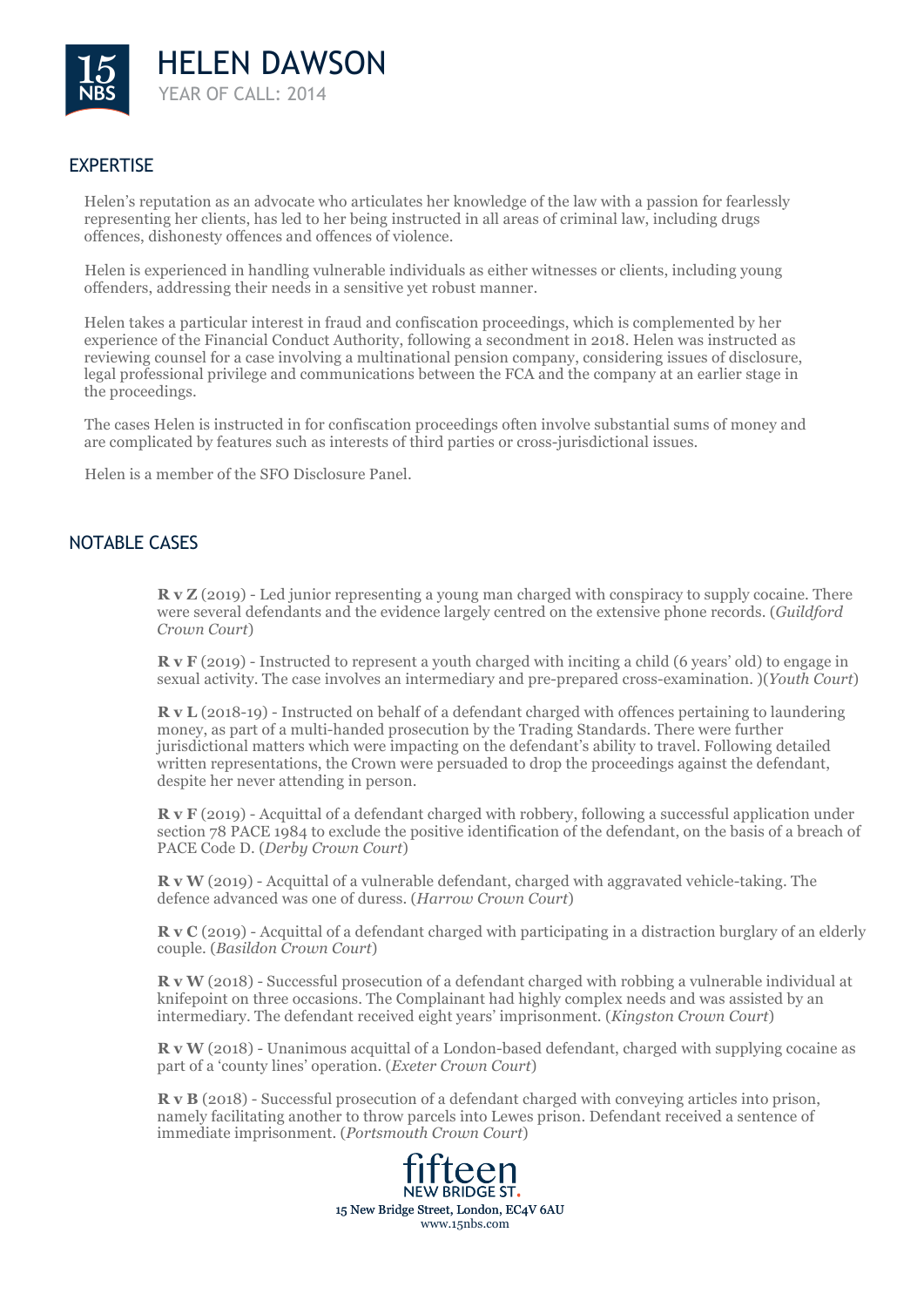**R v H** (2018) - Successfully argued for a sentence of a conditional discharge following the trial, for a defendant who had wilfully failed to comply with the conditions of the Sexual Offences Notification Requirements. (*Isleworth Crown Court*)

**R v R** (2017) - Acquittal of a youth charged with an offence of wounding with intent (s.18) on the basis of a defence of mistaken identity. The offence concerned the youth attacking another with a glass bottle, when a house party got out of hand and the defendant was positively identified as being responsible. (*Youth Court*)

**R v W** (2017) - Successfully argued for the imposition of a suspended sentence for nine offences of supplying the drug 'spice'. The Defendant was arrested as part of an operation by undercover officers and was the only one to receive a suspended sentence; all others received immediate custodial imprisonment. (*Southwark Crown Court*)

**R v F** (2016) - (Co-defending) Acquittal of a youth charged with sexually assaulting another youth, whilst travelling on a public bus at night. CCTV captured the alleged incident. (*Youth Court*)

**R v N** (2016) - Acquittal of young woman charged with facilitating illegal entry for a non-EU national, following bad character evidence and co-defendants pleading guilty. (*Canterbury Crown Court*)

**R v M** (2016) - Represented a Defendant in the preliminary stages of an extradition hearing. The Defendant was sought for two convictions of murder in Albania but resisted his extradition. Reports on this case from BBC News and Sky News can be found here and here respectively.

#### **Confiscation**

**R v M** (2017-18) - Instructed as part of the Defence team on behalf of a defendant found guilty of conspiring to supply Class A drugs, valued at £1.6 bn. The confiscation proceedings were complicated by substantial assets and third party interests. (*Kingston Crown Court*)

**R v O'S** (2017) - Successfully contested the inclusion of the matrimonial home and fees paid for private legal representation as part of the 'available assets' in a case where the criminal benefit was valued at circa £2, 000, 000, arising from a conspiracy to import and supply Class A drugs. (*Central Criminal Court*)

**R v B** (2017) - Successfully argued to reduce the value of the criminal benefit and also the amount of 'available assets' to a nominal amount, on behalf of a defendant convicted of playing a significant role in a highly-organised conspiracy to supply Class B drugs. (*Liverpool Crown Court*)

#### **Football Disorder**

Helen is also developing a busy practice representing individuals charged with offences relating to football disorder and defending against the imposition of Football Banning Orders.

Her most recent cases have included the acquittal of her client in a nine-handed football public disorder, which was dismissed at half time following in-depth legal argument and the successful argument of a suspended sentence for her client, who participated in a 28-handed violent disorder during a football match which had to be abandoned, due to the ensuing violence.